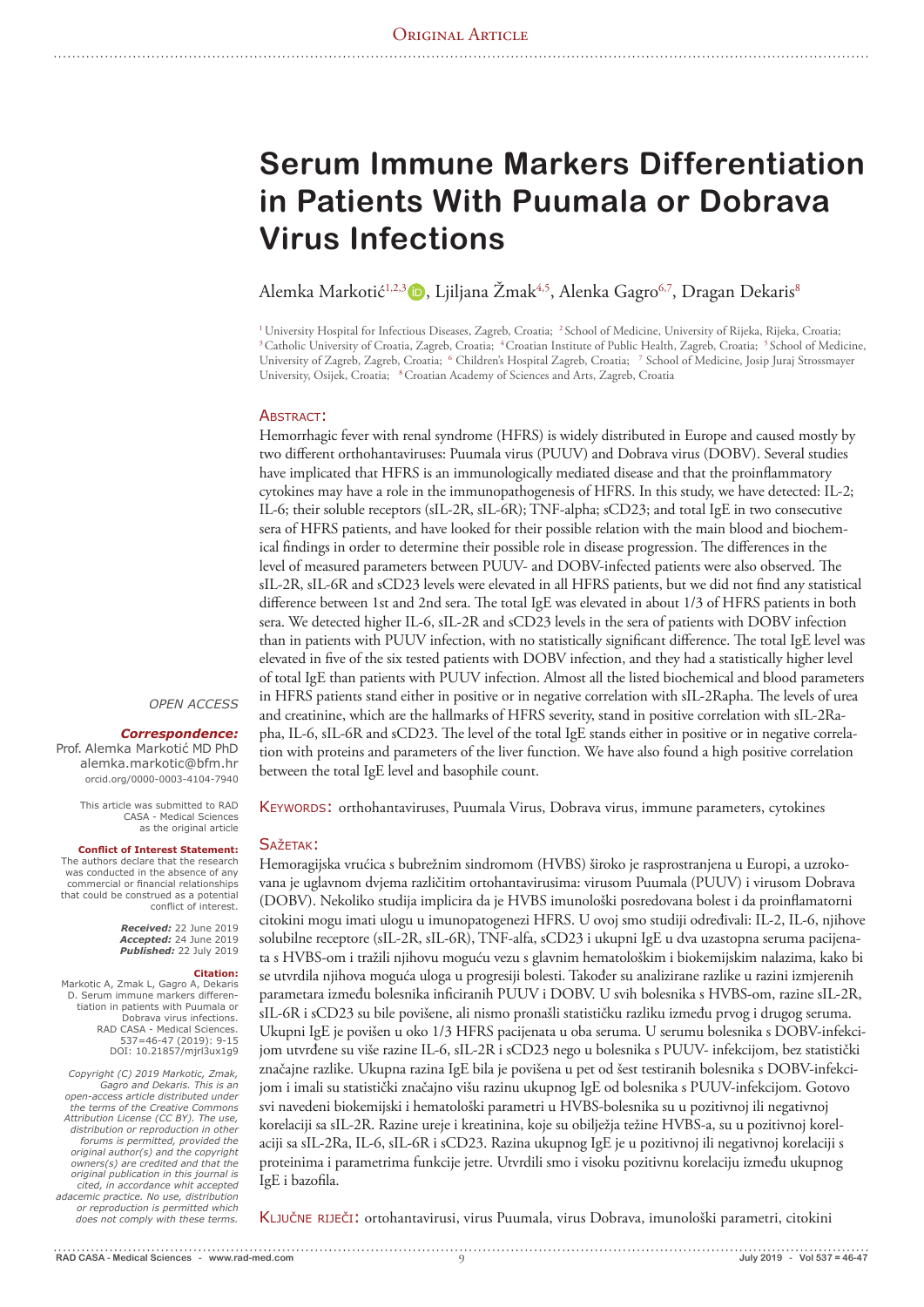# **INTRODUCTION**

The most important genus of the family Hantaviridae is orthohantavirus (HTV), which now comprises 36 viral species<sup>1</sup>. This group of RNA viruses is related to two different syndromes: hemorrhagic fever with renal syndrome (HFRS) and hantavirus pulmonary syndrome (HPS)<sup>2</sup>. HFRS is widely distributed in Europe and caused mostly with two different HTV: Puumala virus (PUUV) usually causes mild or moderate HFRS disease and Dobrava virus (DOBV), which is usually associated with severe disease, but exceptions are also reported 3, 4, 5.

Following the incubation period, HFRS is manifested mainly by fever, variable degrees of circulatory failure, hemorrhage and renal failure, but the symptoms demonstrating the involvement of other organs and systems are also observed<sup>3,4,5</sup>. As there is a considerable variation among patients in the clinical manifestations of the disease, an attempt was made to link the type of hantavirus (HTV) with the severity of the disease, but also to put it in the relationship with some genetic and/or immunological characteristics. There is evidence that the severity of HFRS caused by Puumala virus is associated with a certain HLA haplotype6 . The study of the pathogenesis of HFRS in vivo is limited by the lack of a suitable animal model<sup>7</sup>, so the mechanisms underlying the induction of HFRS symptoms and manifestations are largely unknown. Several studies support the view that HFRS is an immunologically mediated disease with thrombocytopenia and vascular dysfunction (mainly due to capillary leakage) as the central physiologic derangement<sup>5, 7, 8</sup>.

Some studies have implicated that the proinflammatory cytokines: interleukin (IL)-1, IL-6 and tumor necrosis factor alpha (TNF-*<sup>a</sup>*) may have a role in the immunopathogenesis of HFRS 9,10,11,12. Khaiboullina et al., recently showed distinct cytokine profiles between HFRS and HPS<sup>13</sup>. The role of soluble CD23 (sCD23) and immunoglobulin E (IgE) in HFRS immunopathogenesis was also considered of importance<sup>14,15,16</sup>. The possible importance of sIL-2 receptor (sIL-2R) and its potential correlation with some clinical laboratory parameters and severity of HFRS in patients infected with Puumala or Hantaan (HTNV) virus has also been presented<sup>11,17,18,19</sup>.

In this study, we detected: IL-2, IL-6, their soluble receptors (sIL-2R, sIL-6R), TNF-alpha, sCD23 and total IgE in two consecutive sera of HFRS patients and looked for their possible relation with the main blood and biochemical findings in order to determine their possible role in disease progression. The differences in the level of measured parameters between PUUV and DOBV infected patients were also observed for the purpose of analyzing their role in the distinction of patients infected with one of the viruses and eventual association with the severity of clinical picture.

## PATIENTS AND METHODS

The information about the number of tested patients and the sera collected during the HFRS course (at admission and before dismission to the hospital), the day of blood collection and the tested immunological parameters are described in table 1. The patients were hospitalized in few clinical centers in Croatia. Specific antibodies to PUV or DOBV were detected using ELISA IgM and IgG tests as previously described [4]. Patients were categorized into the DOBV or PUUV infection groups. Biochemical and blood findings were analyzed in 30 HFRS patients hospitalized at the University Hospital for Infectious Diseases in Zagreb, and their case records were retrospectively reviewed. All patients signed an informed consent and the study was approved by The University Hospital for Infectious Diseases Ethical Committee.

#### Measurement of immunological parameters.

IL-2, sIL-2R, IL-6, sIL-6R and TNF-alpha were measured by commercial ELISA kits (QuantikineTM, R&D Systems, Minneapolis, USA). According to the manufacturer's protocols, the upper limits for the normal human sera for IL-2 were as follows: IL-2 31 pg/mL, IL2R 2132 pg/mL, IL-6 10 pg/mL, sIL-6R 46 ng/mL and TNF-alpha 39 pg/mL.

Soluble CD23 was measured by use of ELISA kit (The Binding Site Limited, Birmingham, UK). According to the manufacturer's protocol, the range for sCD23 for normal sera was 1-6 pg/L. Total IgE was determined using radioimmunosorbent assay (Institute of Immunology, Zagreb, Croatia), as previously described <sup>20</sup>. Total IgE values >120 kU/L were considered elevated.

## STATISTICAL ANALYSIS.

Data between groups were compared with the Wilcoxon matched pairs test. Pearson product-moment correlation was

*Table 1. The number of sera obtained from HFRS patients two times during the HFRS course and used for the measurement of the immunological parameters (sCD23, IgE, IL-2, sIL-2Rapha, IL-6, IL-6 sR and TNF-apha).* 

|                 | Immunological parameters     |     |    |                                                   |    |    |    |      | Day of illness |      |  |
|-----------------|------------------------------|-----|----|---------------------------------------------------|----|----|----|------|----------------|------|--|
| Serum           | sCD23                        | IgE |    | IL-2 $sII$ -2R $\alpha$ IL-6 IL-6sR TNF- $\alpha$ |    |    |    | Mean | Min.           | Max. |  |
| 1 <sup>st</sup> | 23                           | 41  | 41 | 42                                                | 40 | 42 | 27 | 10   |                | 29   |  |
| 2 <sup>nd</sup> | 12                           | 16  | 17 | 17                                                | 18 | 18 | 12 | 19   |                |      |  |
|                 | No. of sera of HFRS patients |     |    |                                                   |    |    |    |      |                |      |  |

**RAD CASA - Medical Sciences - www.rad-med.com** 10 **July 2019 - Vol 537 = 46-47**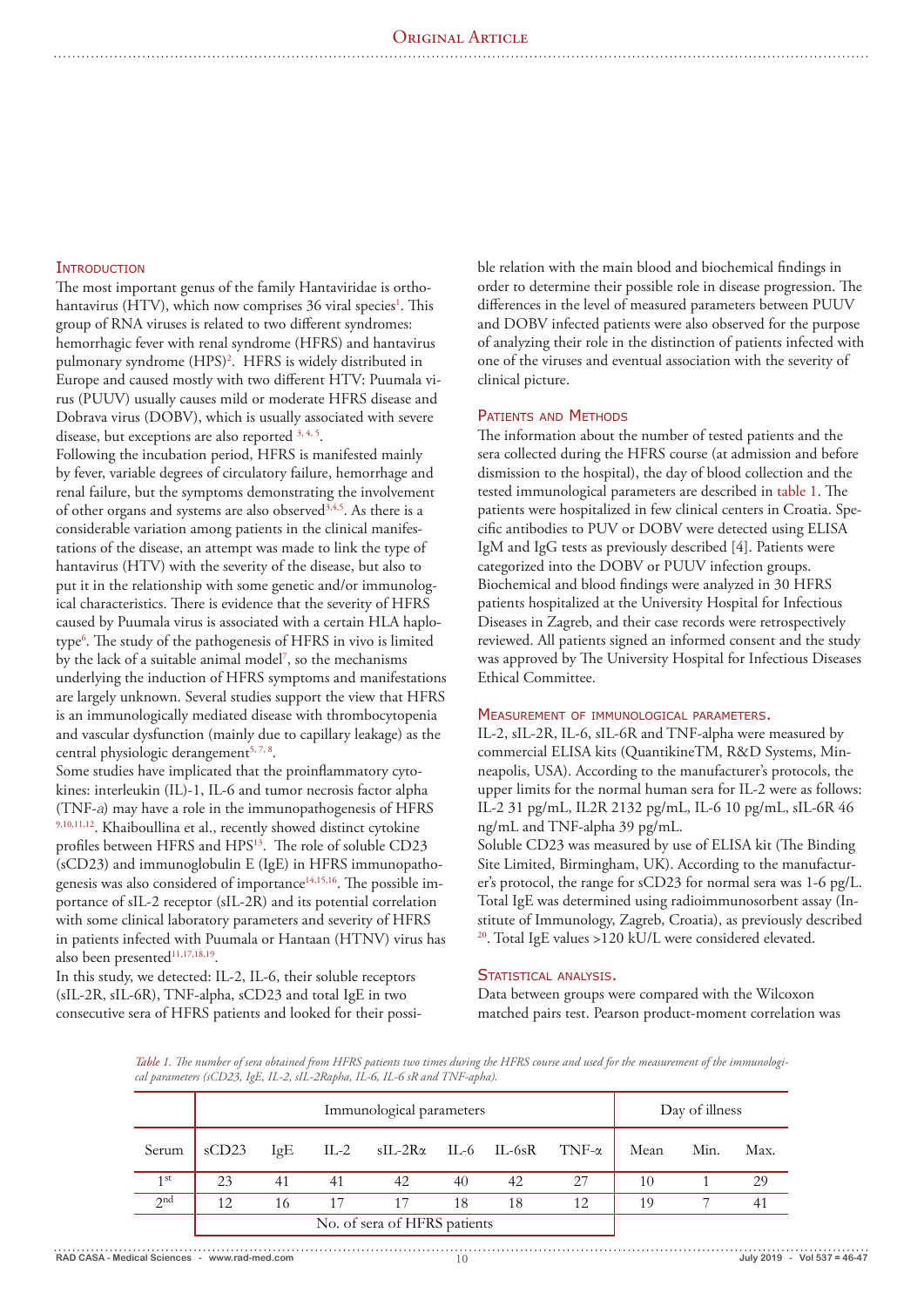# ORIGINAL ARTICLE

used for describing the relationship between the clinical and immunological data.

The statistical software utilized was Stat Soft, Inc. STATISTICA for Windows (Computer program manual). Tulsa, OK, USA.

## **RESULTS**

*Differences in the immunological parameters during the HFRS course.* 

The results are presented in Figure 1. We did not find elevated IL-2 levels in the sera of our HFRS patients. In about 1/4 of HFRS patients, we found elevated IL-6 levels in the 1st serum, and in the majority of them, IL-6 reached a normal level in the second sera. No statistically significant difference was observed in IL-6 levels between the  $1^{st}$  and the  $2^{nd}$  serum. Only two patients had elevated TNF-alpha levels in their sera: one with the severe PUU infection and acute renal failure and other with severe clinical picture and DOB and leptospira coinfection. On the contrary, sIL-2R, sIL-6R and sCD23 levels were elevated in all HFRS patients, but we also did not find statistical difference between 1<sup>st</sup> and 2<sup>nd</sup> sera, although we observed higher sCD23 levels in the second sera. Total IgE was elevated in about 1/3 of HFRS patients in both sera.

# *Differences in the immunological parameters between patients with PUUV or DOBV infections.*

The results are showen in Figure 2. We detected higher IL-6,

*Table 2. Correlation between IL-2sR-alpha, IL-6, IL-6sR, sCD23 and IgE and blood and biochemical findings in sera of patients infected with Puumala or Dobrava viruses*

|                   | $IL-2sR\alpha$    | $IL-6$           | $IL-6sR$         | sCD23            | IgE              |  |
|-------------------|-------------------|------------------|------------------|------------------|------------------|--|
| Leukocytes        | $(n=37)$ $r=0,62$ | $(n=37)$ r=0,36  |                  |                  |                  |  |
|                   | $p=0,0001$        | $p=0,03$         |                  |                  |                  |  |
| Platelets         | $(n=36)$ r= -0,50 |                  |                  |                  |                  |  |
|                   | $p=0,002$         |                  |                  |                  |                  |  |
| Non-segmented     | $(n=30)$ r=0,72   |                  |                  | $(n=24)r=0,61$   |                  |  |
| leukocytes        | $p=0,0001$        |                  |                  | $p=0,002$        |                  |  |
|                   | $(n=36)$ r=-0,45  | $(n=36)$ r=-0,63 |                  |                  |                  |  |
| Lymphocytes       | $p=0,006$         | $p=0,0001$       |                  |                  |                  |  |
| <b>Basophiles</b> |                   |                  |                  |                  | $(n=13) r=0,80$  |  |
|                   |                   |                  |                  |                  | $p=0,001$        |  |
| Total protein     | $(n=17)$ r=-0,87  |                  | $(n=18) r=0,53$  |                  | $(n=19)$ r=-0,72 |  |
|                   | $p=0,0001$        |                  | $p=0,02$         |                  | $p=0,0001$       |  |
| Albumin           | $(n=17)$ r=-0,58  |                  |                  |                  | $(n=19) r=0,49$  |  |
|                   | $p=0,01$          |                  |                  |                  | $p=0,03$         |  |
| Globulins         | $(n=17)$ r=-0,69  |                  |                  |                  | $(n=21)$ r=-0,55 |  |
|                   | $p=0,002$         |                  |                  |                  | $p=0,01$         |  |
| γ-globulin        |                   | $(n=20)$ r=-0,46 |                  |                  |                  |  |
|                   |                   | $p=0,0001$       |                  |                  |                  |  |
|                   | $(n=38)$ r=0,71   | $(n=38)$ r=0,41  | $(n=39)$ r=0,53  | $(n=27) r=0,61$  |                  |  |
| Urea              | $p=0,0001$        | $p=0,01$         | $p=0,0001$       | $p=0,001$        |                  |  |
|                   | $(n=38)$ r=0,68   | $(n=38)$ r=0,36  | $(n=39) r=0,52$  | $(n=28)$ r=0,64  |                  |  |
| Creatinine        | $p=0,0001$        | $p=0,03$         | $p=0,001$        | $p=0,0001$       |                  |  |
|                   | $(n=37)$ r=-0,70  | $(n=37)$ r=-0,49 | $(n=38)$ r=-0,42 | $(n=26)$ r=-0,60 | $(n=35)$ r=-0,42 |  |
| $Na+$             | $p=0,0001$        | $p=0,002$        | $p=0,009$        | $p=0,001$        | $p=0,01$         |  |
|                   | $(n=37)$ r=-0,60  | $(n=37)$ r=-0,41 | $(n=38)$ r=-0,32 | $(n=26)$ r=-0,61 |                  |  |
| $Cl-$             | $p=0,0001$        | $p=0,01$         | $p=0,05$         | $p=0,001$        |                  |  |
|                   | $(n=27)$ r=0,64   |                  |                  |                  | $(n=26)$ r=0,49  |  |
| Total bilirubin   | $p=0,0001$        |                  |                  |                  | $p=0,01$         |  |
|                   | $(n=27)$ $r=0,71$ |                  |                  |                  | $(n=28) r=0,49$  |  |
| <b>AST</b>        | $p=0,0001$        |                  |                  |                  | $p=0,008$        |  |
|                   | $(n=27) r=0,39$   |                  |                  |                  | $(n=26)$ r=0,58  |  |
| $\gamma$ -GT      | $p=0,05$          |                  |                  |                  | $p=0,002$        |  |
|                   |                   |                  |                  |                  |                  |  |

Na<sup>+</sup>, sodium, Cl<sup>-</sup>, chloride; AST, aspartate, γ-GT, γ-glutamil transferase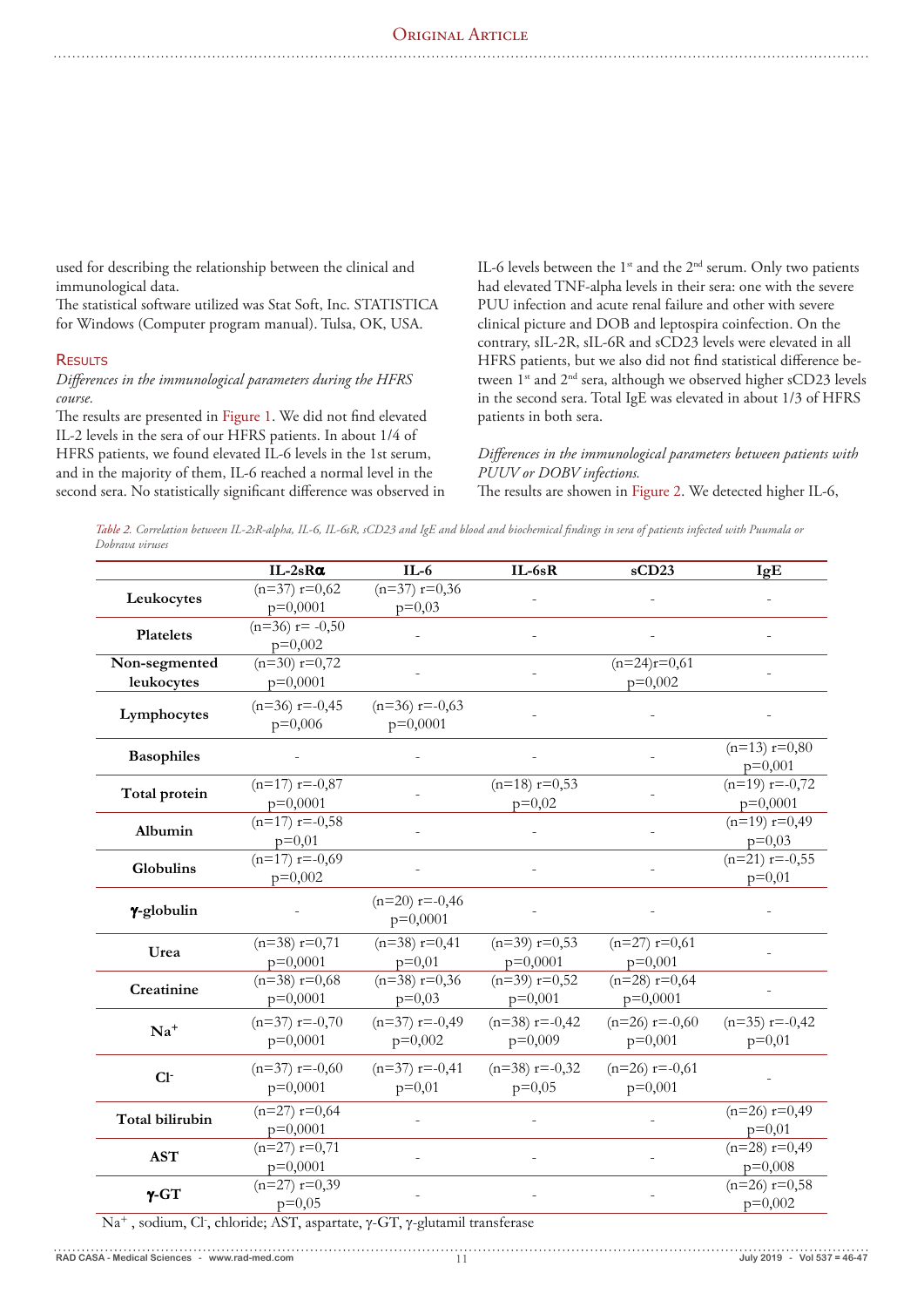

. . . . . . . . . . . . . . . . . . .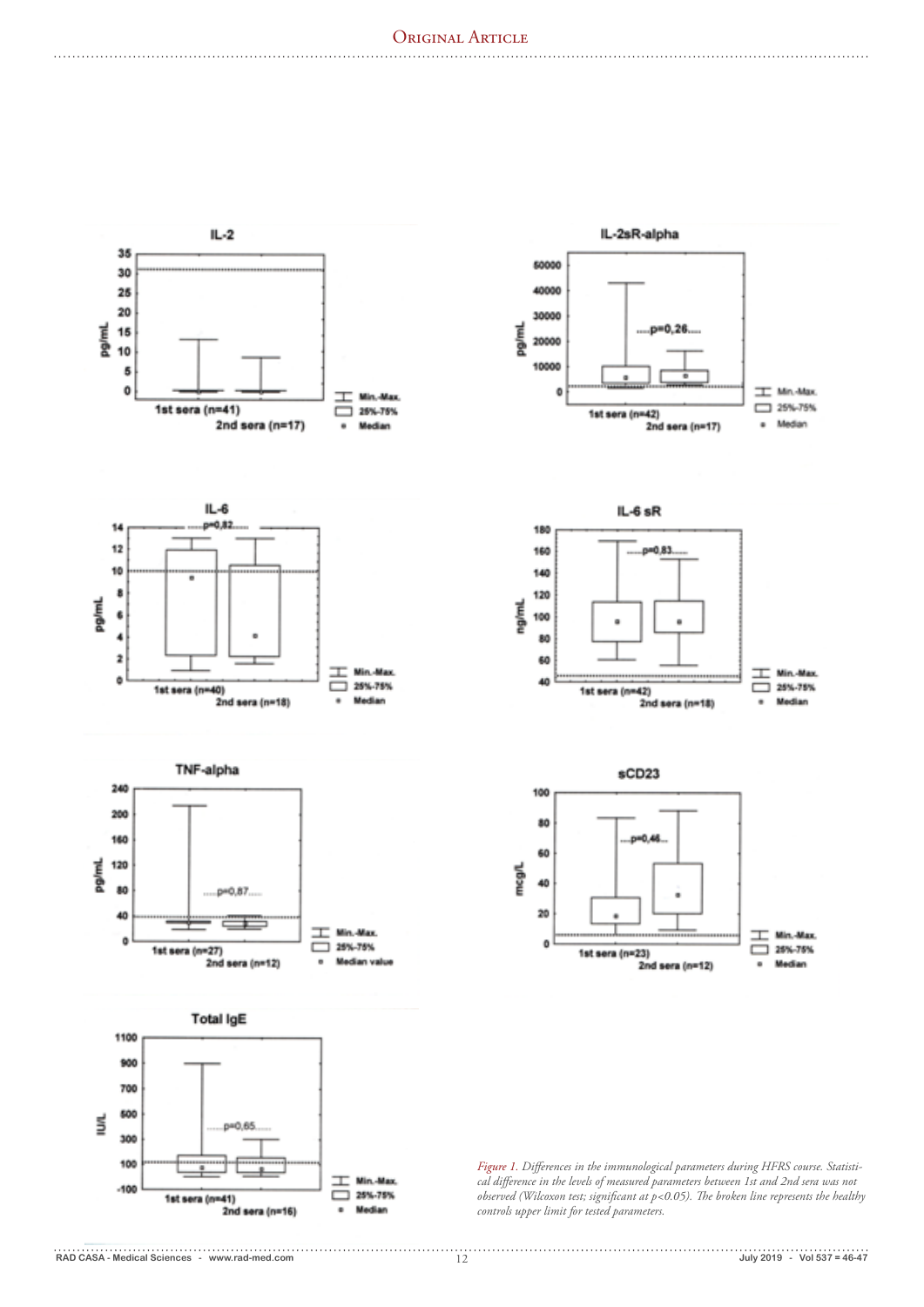# ORIGINAL ARTICLE

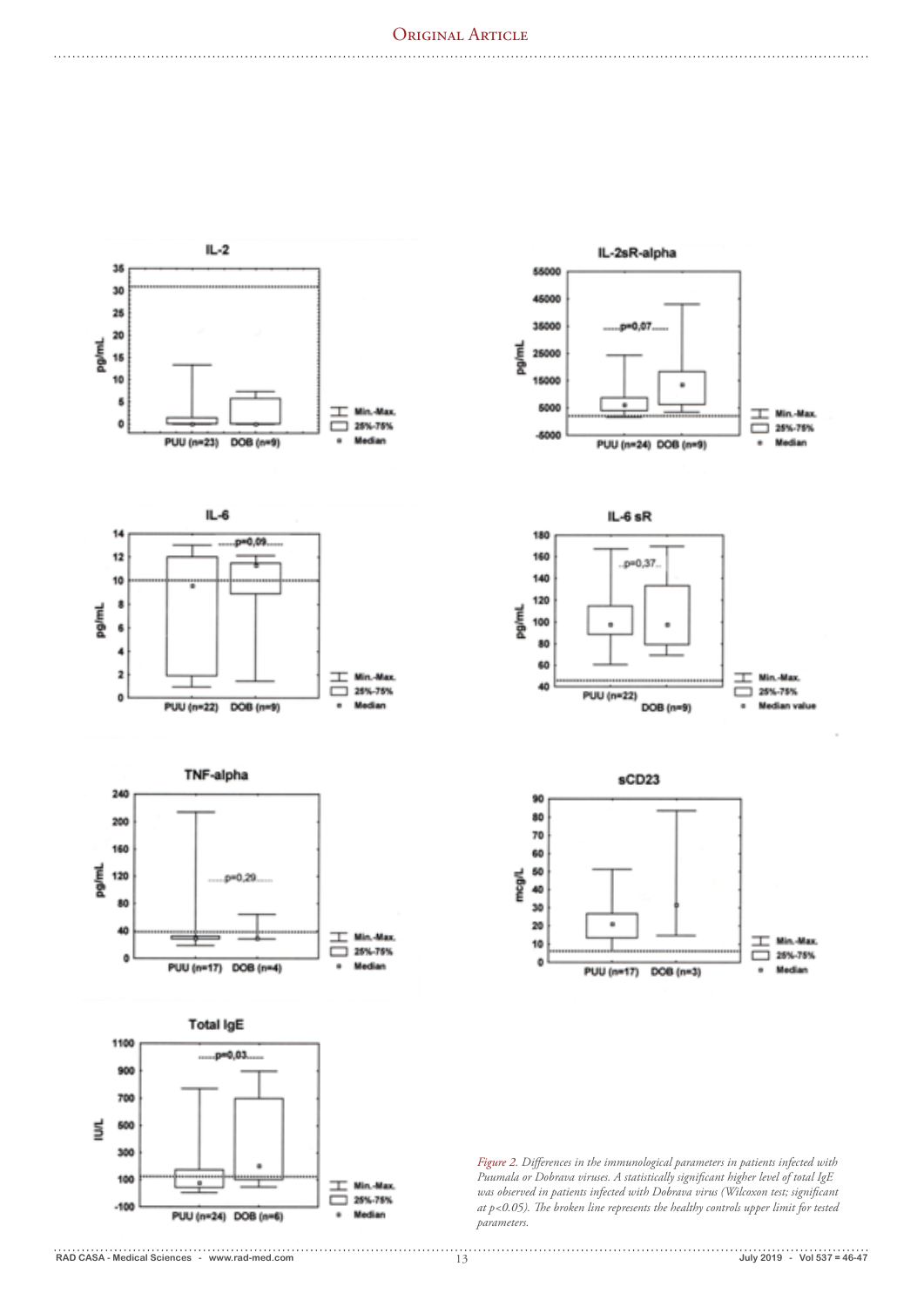sIL-2R and sCD23 levels in the sera of patients with DOBV infection than in patients with PUUV infection, but a statistically significant difference was not observed. There was no difference in TNF-alpha and sIL-6R levels between PUU and DOB patients. The total IgE level was elevated in five of the six tested patients with DOBV infection and they had a statistically higher level of total IgE than patients with PUUV infection.

# *The relation between main laboratory biochemical and blood findings and immunological parameters.*

The main altered biochemical and blood findings in HFRS patients and their relation to the measured immunological parameters are presented in Table 2. We could see that almost all listed biochemical and blood parameters in HFRS patients are in a positive or negative correlation with sIL-2R-alpha. The levels of urea and creatinine, which are the hallmarks of the HFRS severity are in positive correlation with sIL-2R-alpha, IL-6, sIL-6R, and sCD23, while the levels of sodium and chloride are in negative correlation with the same parameters, as well as with the total IgE. The level of total IgE is in positive or negative correlation with proteins and parameters of liver function. We also found a high positive correlation between the total IgE level and basophile count.

## **DISCUSSION**

It is important to determine different immunological parameters which may have a role in the pathogenesis of HFRS. Such information may lead to a better understanding of the different mechanisms of immunopathogenesis in HFRS. This study is among very few studies that analyze differences in some immunological parameters in patients with PUUV or DOBV infections<sup>16, 21</sup> and their relationship with some biochemical and blood findings. Previously, we described immunophenotypic changes in peripheral blood lymphocytes and their relationship with the clinical parameters. We found the increased expression of both early and late T cell activation antigens, e.g. CD25, CD71 and HLA-DR, memory cells and sCD23 in seropositive patients, but we did not find any significant differences in those parameters between the patients infected with PUUV or DOBV16.

Several authors found an increased level of sIL-2R, which was in concordance with HFRS severity<sup>17-19</sup>. It is known that the measurement of IL-2sR is a useful parameter for in vivo determination of immune system activation in correlation with the clinical picture. IL-2sR-alpha was increased in all Croatian HFRS patients and showed a positive or negative correlation with the majority of biochemical and blood findings. We realized that the level of IL-2sR was increased when biochemical parameters and blood findings, which indicate the progression of HFRS, were changed.

Looking for the difference of IL-2sR levels between patients with PUUV and DOBV infections we observed a higher level of IL-2sR in patients with DOBV infection. The difference was not significant (p<0.07), but we considered that if we had a larger population of patients with DOBV infection, we might get a statistically significant difference.

The serum level of IL-2 was not elevated in patients with PUU or DOBV infections. It is possible that IL-2sR-alpha could regulate the activation of T-lymphocytes by competition for IL-2 and decreased or stopped the proliferation of activated T-lymphocytes. Because of the higher levels of IL-2sR-alpha DOBV patients and the severe clinical picture, it would be interested to analyze T-cell activation and IL-2sR-alpha levels in that patients continuously during the HFRS course and in convalescence. However, we observed in few HFRS patients that IL-2sR-alpha levels decreased from the beginning of HFRS to the period of convalescence and that the highest levels we could find during the first week of HFRS. (A. Markotić, unpublished results).

The few studies in patients with HTNV or PUUV infections showed that proinflammatory cytokines IL-1, IL-6, and TNF-alpha have a role in HFRS pathogenesis<sup>9-12</sup>. We found elevated levels of IL-6 in about ¼ of our patients and the higher levels we observed in patients with DOBV infection. All tested patients with PUUV or DOBV infection had elevated levels of IL-6sR while TNF-alpha was increased only in few HFRS patients with the severe clinical picture, as well as in one patient with D0BV and leptospira coinfection.

One of the postulates in HFRS pathogenesis is that it is immunologically mediated disease with thrombocytopenia and vascular dysfunction (mainly due to capillary leakage) as the central physiologic derangement. Endothelial cells, together with monocytes/macrophages are supposed as the main target cells for hantaviruses. Vascular cells are both targets for cytokines and a source of cytokines. However, in HFRS, monocytes/macrophages also could be an important source of secreting cytokines, complement components and coagulation factors<sup>8</sup>. Linderholm et al. found increased levels of TNF-alpha in serum samples of patients with acute PUUV infection<sup>10</sup>. In our study, we did not find elevated serum TNF-alpha levels in the majority of our HFRS patients, however, we found it in a few patients with severe HFRS.

 The sera of majority of our patients were tested on TNF-alpha during the second week of HFRS when we can expect a decrease of TNF-alpha in HFRS patients. It is probably the reason why we did not find more HFRS patients with elevated TNF-alpha levels. Our results indicated that we could expect increased levels of TNF-alpha in severe HFRS clinical picture. In all Croatian HFRS patients, we detected elevated IL-6sR levels which were in high positive correlation with urea and creatinine. IL-6 and alpha-chain of IL-6 receptor make a complex which binds gp130, a molecule of high transducing affinity for IL-6, and enhance IL-6 mediated signal to the target cell. IL-6 can also induce the liver to enhance the synthesis and secretion